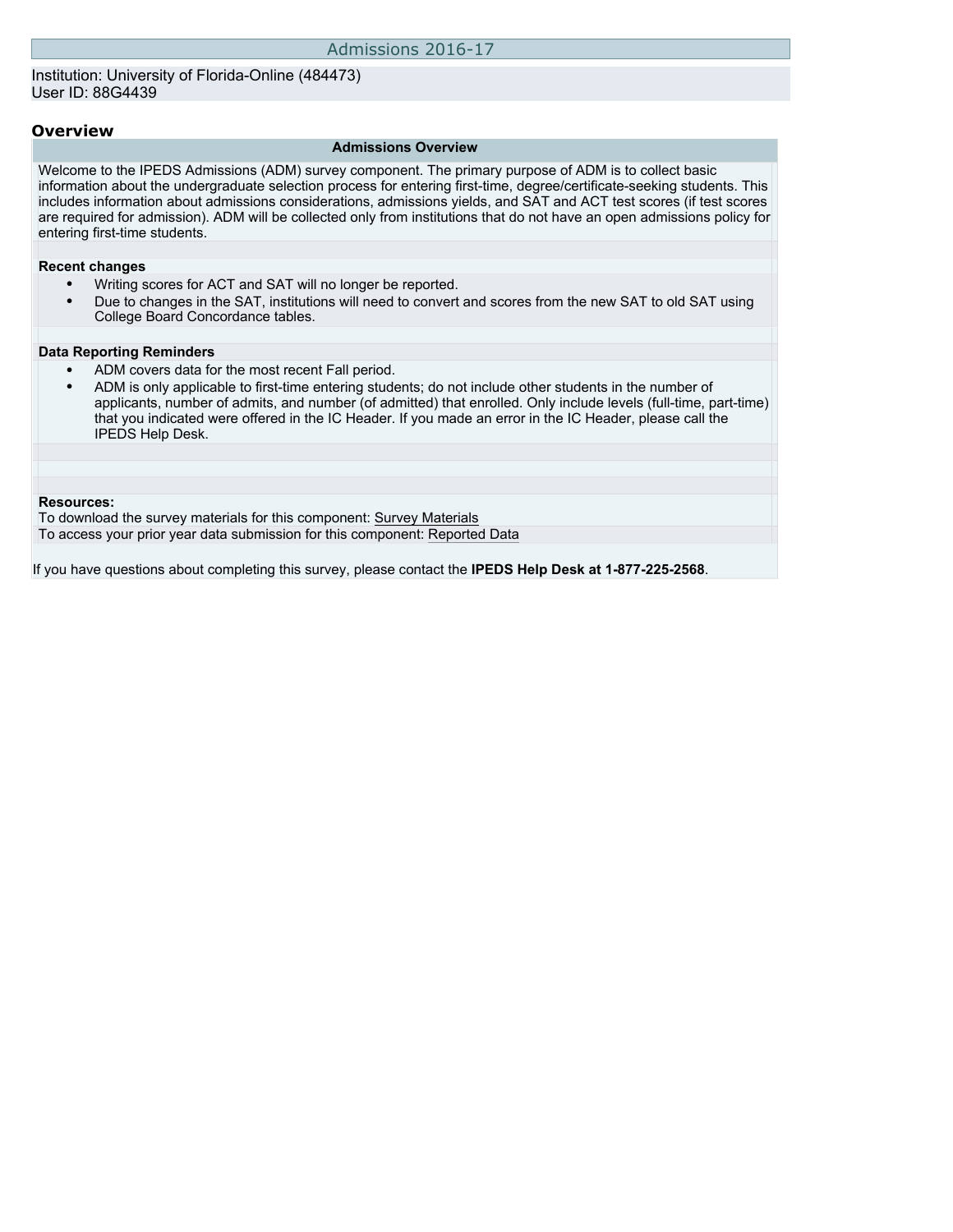# **Admissions Considerations**

**1. Please select the option that best describes how your institution uses any of the following data in its**

### **undergraduate selection process.**

| <b>Admission Considerations</b>                                                                                                                                                                                                                                                                    |   | but not<br>required | Required Considered Recommended Neither Required<br>nor Recommended |
|----------------------------------------------------------------------------------------------------------------------------------------------------------------------------------------------------------------------------------------------------------------------------------------------------|---|---------------------|---------------------------------------------------------------------|
| Secondary school GPA                                                                                                                                                                                                                                                                               | ⊙ |                     | 0                                                                   |
| Secondary school rank                                                                                                                                                                                                                                                                              | O |                     | Θ                                                                   |
| Secondary school record                                                                                                                                                                                                                                                                            | Θ | n                   |                                                                     |
| Completion of college-preparatory program                                                                                                                                                                                                                                                          | Θ |                     |                                                                     |
| Recommendations                                                                                                                                                                                                                                                                                    | Ω | o                   | ⊙                                                                   |
| Formal demonstration of competencies (e.g., portfolios,<br>certificates of mastery, assessment instruments)                                                                                                                                                                                        | Ω |                     | Θ                                                                   |
| Admission test scores                                                                                                                                                                                                                                                                              |   |                     |                                                                     |
| SAT / ACT                                                                                                                                                                                                                                                                                          | Θ | O                   |                                                                     |
| Other Test (ABT, Wonderlic, WISC-III, etc.)<br>Note: If this is the only requirement other than a diploma or<br>equivalent, and few students are not admitted due to this<br>test, your institution is open enrollment. Please contact the<br>Help Desk to correct your response to this question. | Ω |                     | ര                                                                   |
| TOEFL (Test of English as a Foreign Language)                                                                                                                                                                                                                                                      | o |                     | ര                                                                   |

 $\bigoplus$  **You may use the space below to provide context for the data you've reported above. These context notes will be posted on the College Navigator website, and should be written to be understood by students and parents.**

SAT/ACT test scores required if applicant has graduated high school within 5 years of applying.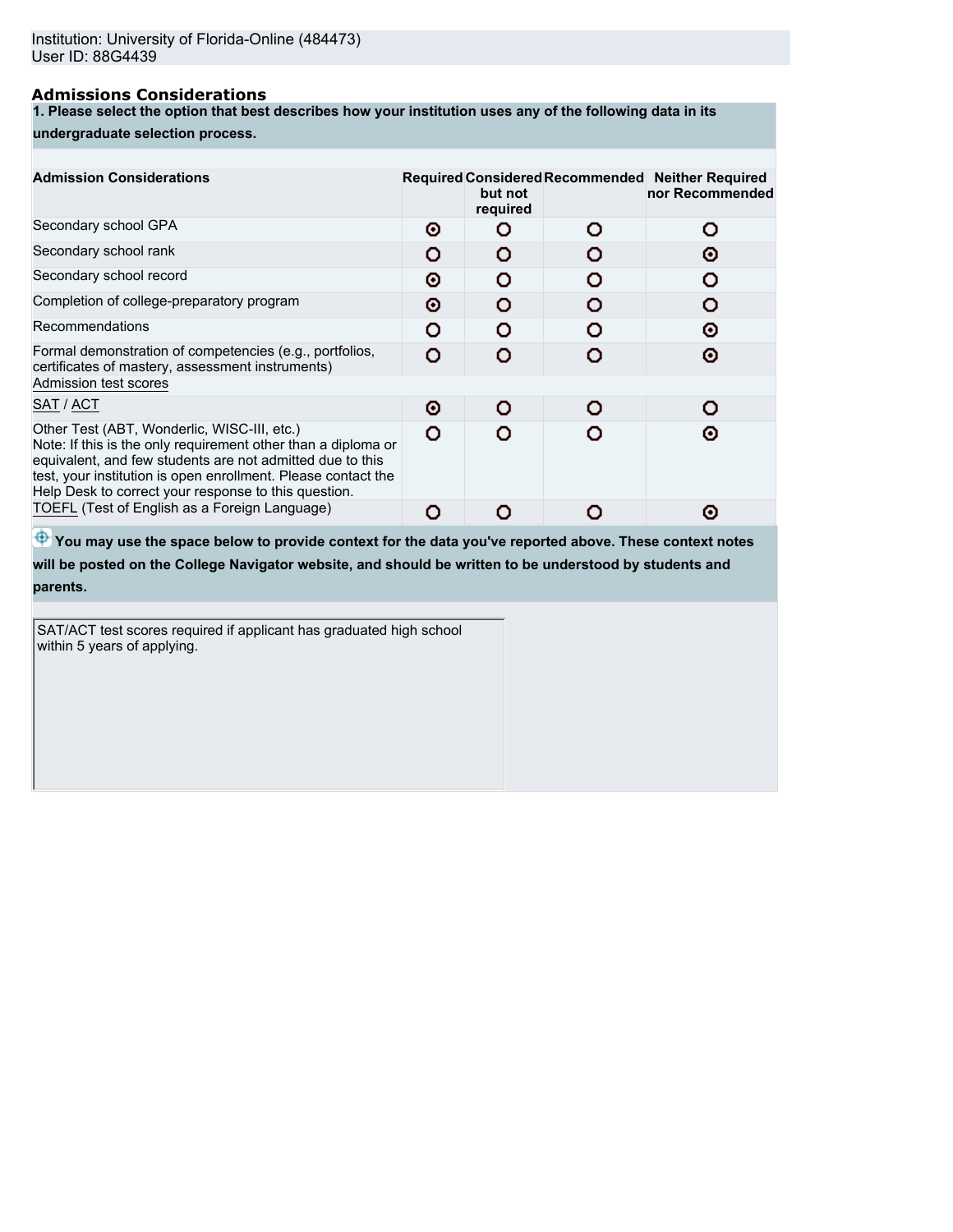# **Selection Process - A/A/E**

**2. Provide the number of first-time, degree/certificate-seeking undergraduate students who applied, who were admitted, and who enrolled (either full- or part-time) at your institution for Fall 2016. Include early decision, early action, and students who began studies during the summer prior to Fall 2016.** Remember that this question is only applicable to first-time students, do not include other students in these totals.

Only include levels that you indicated were offered in the IC Header. If you made an error in the IC Header, please remember to fix the error the next year.

|                                                        | Men | Women | Total           |
|--------------------------------------------------------|-----|-------|-----------------|
| Number of applicants                                   | 362 | 457   | 820             |
| Number of admissions                                   | 225 | 301   | 526             |
| Number (of admitted) that enrolled full-time           | 168 | 235   | 403             |
| Number (of admitted) that enrolled part-time           | 35  | 34    | 69              |
| Total enrolled full-time and part-time                 | 203 | 269   | 472             |
| Percent of admissions enrolled full-time and part-time | 90  | 89    | $\mathbb{P}$ 90 |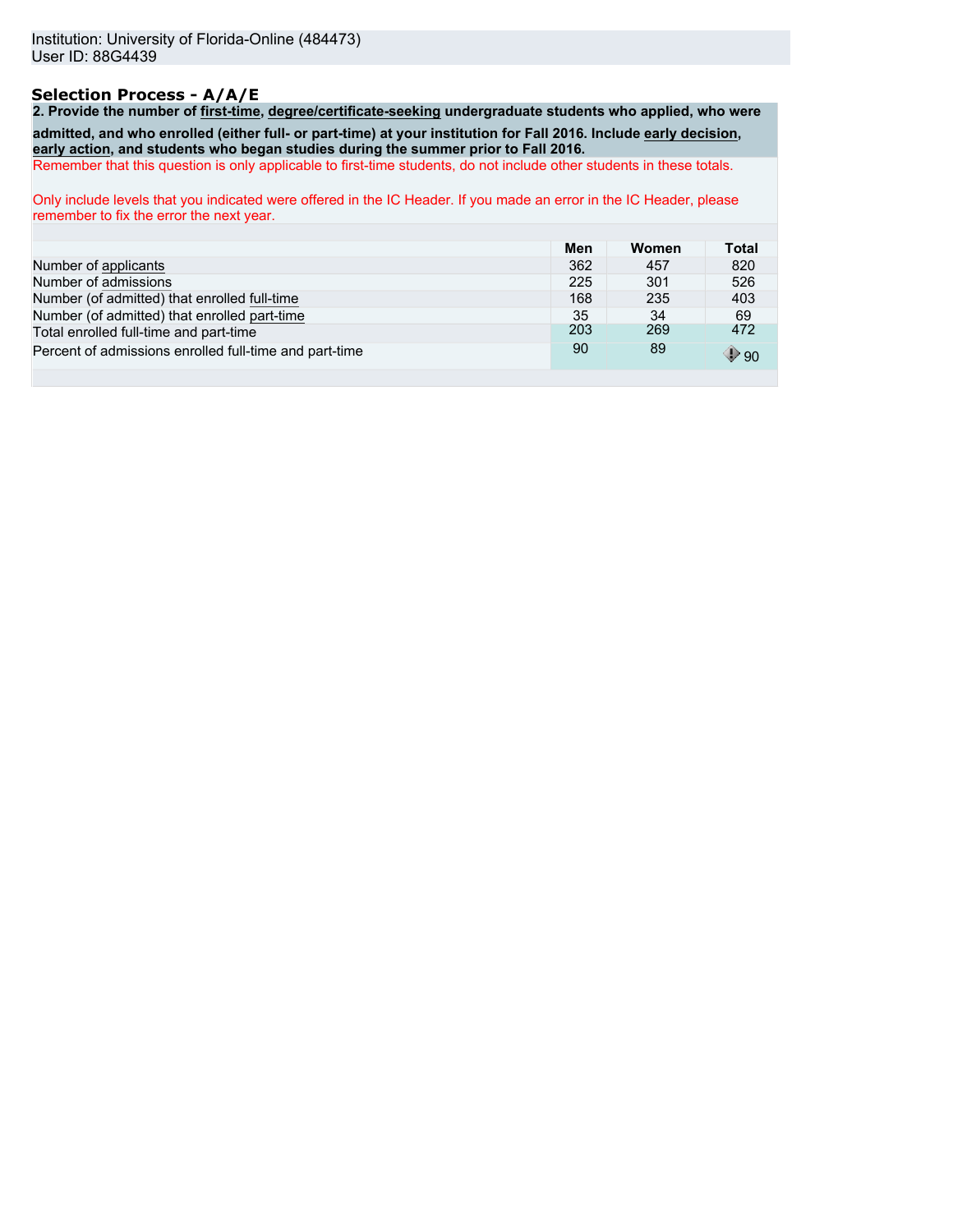## **Selection Process - Test Scores**

**3. Provide data for Fall 2016. Include new students admitted the summer prior to Fall 2016.**

|                                                        | <u>J. FTUVIUS UAIA IVI T AII ZV IV. INCIUUS NSW SIUUSIIIS AUNIIIIISU INS SUNNIISI IVIIVI IV T AII ZV IV.</u> |                                                                                                         |
|--------------------------------------------------------|--------------------------------------------------------------------------------------------------------------|---------------------------------------------------------------------------------------------------------|
| information.                                           |                                                                                                              | SAT scores for 2016-17 must be reported using the old SAT score scale. Please see instructions for more |
|                                                        |                                                                                                              |                                                                                                         |
| Number of enrolled students that submitted SAT scores  |                                                                                                              | 391                                                                                                     |
| Percent of enrolled students that submitted SAT scores |                                                                                                              | 79                                                                                                      |
| Number of enrolled students that submitted ACT scores  |                                                                                                              | 347                                                                                                     |
| Percent of enrolled students that submitted ACT scores |                                                                                                              | 70                                                                                                      |
|                                                        |                                                                                                              |                                                                                                         |
|                                                        | 25th Percentile                                                                                              | <b>75th Percentile</b>                                                                                  |
| <b>SAT Critical Reading</b>                            | 540                                                                                                          | 630                                                                                                     |
| <b>SAT Math</b>                                        | 520                                                                                                          | 610                                                                                                     |
|                                                        |                                                                                                              |                                                                                                         |
| <b>ACT Composite</b>                                   | 23                                                                                                           | 28                                                                                                      |
| <b>ACT English</b>                                     | 23                                                                                                           | 31                                                                                                      |
| <b>ACT Math</b>                                        | 22                                                                                                           | 27                                                                                                      |

 $\bigoplus$  **You may use the space below to provide context for the data you've reported above. These context notes will be posted on the College Navigator website, and should be written to be understood by students and**

**parents.**

UF takes both ACT and SAT scores. We use the concorded best score for admission purposes.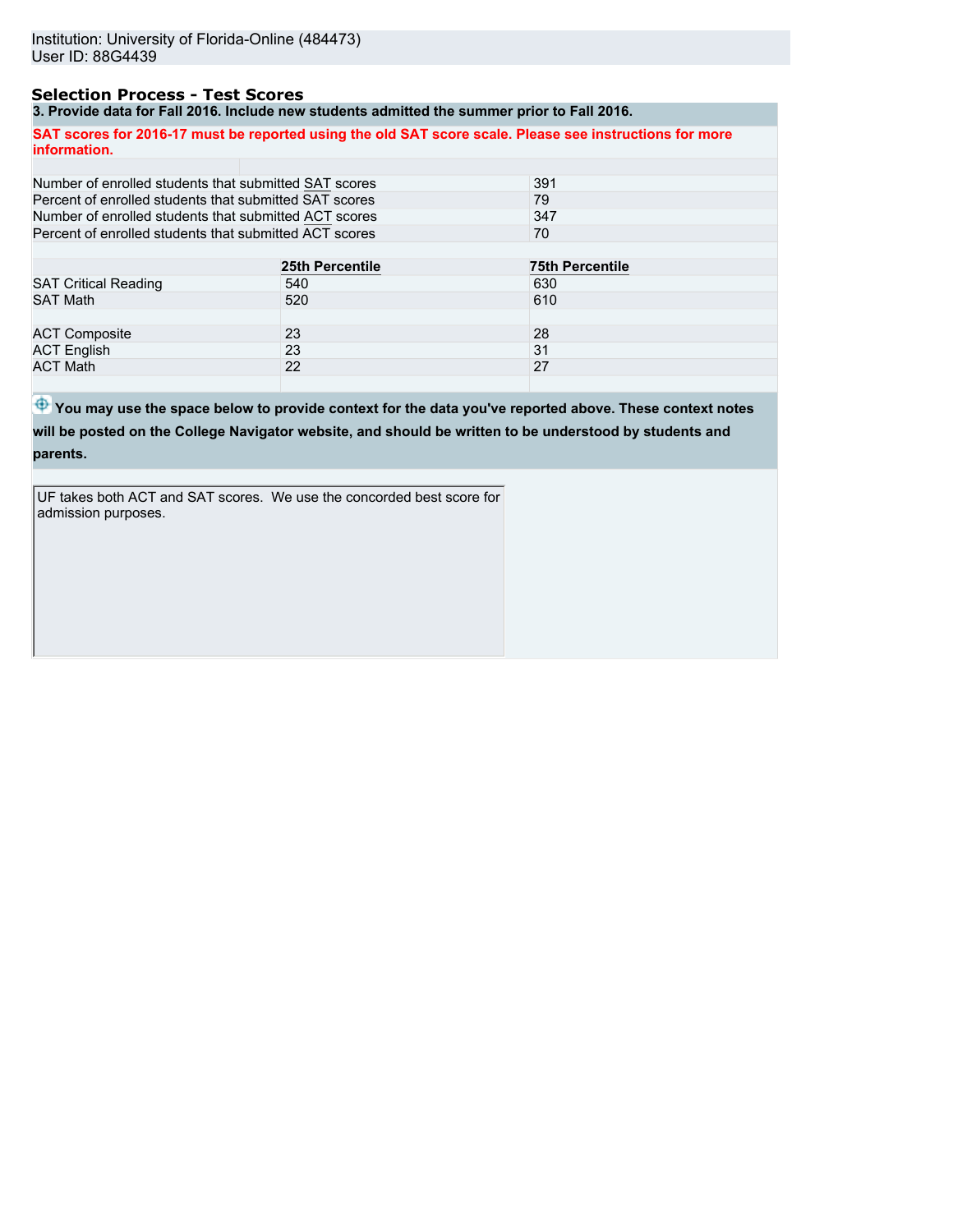# **Prepared by**

| This survey component was prepared by:                    |                          |            |  |  |  |  |
|-----------------------------------------------------------|--------------------------|------------|--|--|--|--|
| Keyholder                                                 | SFA Contact              | HR Contact |  |  |  |  |
| Finance Contact                                           | Academic Library Contact | O Other    |  |  |  |  |
| Name: Morgan Vollrath                                     |                          |            |  |  |  |  |
| Email: mvollrath@ufl.edu                                  |                          |            |  |  |  |  |
|                                                           |                          |            |  |  |  |  |
| How long did it take to prepare this<br>survey component? | 4 hours                  | minutes    |  |  |  |  |
|                                                           |                          |            |  |  |  |  |

The name of the preparer is being collected so that we can follow up with the appropriate person in the event that there are questions concerning the data. The Keyholder will be copied on all email correspondence to other preparers. The time it took to prepare this component is being collected so that we can continue to improve our estimate of the reporting burden associated with IPEDS. Please include in your estimate the time it took for you to review instructions, query and search data sources, complete and review the component, and submit the data through the Data Collection System.

Thank you for your assistance.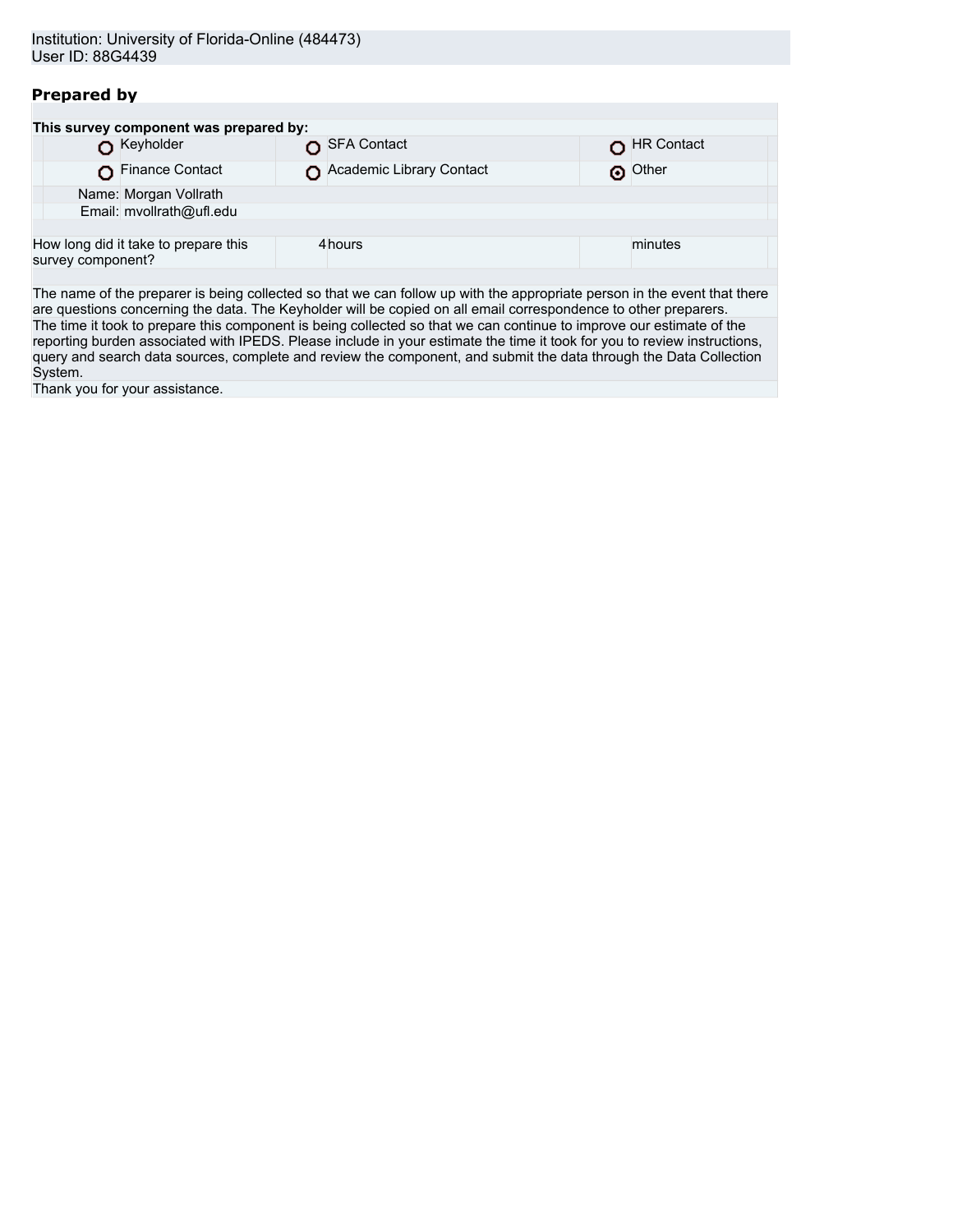## **Summary**

## **Admissions Component Summary**

IPEDS collects important information regarding your institution. All data reported in IPEDS survey components become available in the IPEDS Data Center and appear as aggregated data in various Department of Education reports. Additionally, some of the reported data appears specifically for your institution through the College Navigator website and is included in your institution's Data Feedback Report (DFR). The purpose of this summary is to provide you an opportunity to view some of the data that, when accepted through the IPEDS quality control process, will appear on the College Navigator website and/or your DFR. College Navigator is updated approximately three months after the data collection period closes and Data Feedback Reports will be available through the [Data Center](http://nces.ed.gov/ipeds/datacenter/) and sent to your institution's CEO in November 2016.

Please review your data for accuracy. If you have questions about the data displayed below after reviewing the data reported on the survey screens, please contact the IPEDS Help Desk at: 1-877-225-2568 or ipedshelp@rti.org.

| <b>ADMISSIONS INFORMATION</b>    |                                                                                                                                 |          |     |             |        |
|----------------------------------|---------------------------------------------------------------------------------------------------------------------------------|----------|-----|-------------|--------|
|                                  | Undergraduate Admissions                                                                                                        | Total    |     | Male        | Female |
|                                  | Number of applicants                                                                                                            | 820      |     | 362         | 457    |
|                                  | Percent admitted                                                                                                                | 64%      | 62% |             | 66%    |
|                                  | Percent admitted who enrolled                                                                                                   | 90%      | 90% |             | 89%    |
| <b>Admissions Considerations</b> |                                                                                                                                 | Required |     | Recommended |        |
|                                  | Secondary school GPA<br>Secondary school record<br>Completion of college-preparatory program<br>Admission test scores (SAT/ACT) |          | N/A |             |        |

| <b>Test Scores</b>          | # Submitting Scores         | % Submitting Scores         |
|-----------------------------|-----------------------------|-----------------------------|
| <b>SAT</b>                  | 391                         | 79%                         |
| <b>ACT</b>                  | 347                         | 70%                         |
|                             | 25 <sup>th</sup> Percentile | 75 <sup>th</sup> Percentile |
| <b>SAT Critical Reading</b> | 540                         | 630                         |
| <b>SAT Math</b>             | 520                         | 610                         |
| <b>SAT Writing</b>          |                             |                             |
| <b>ACT Composite</b>        | 23                          | 28                          |
| <b>ACT English</b>          | 23                          | 31                          |
| <b>ACT Math</b>             | 22                          | 27                          |
| <b>ACT Writing</b>          |                             |                             |